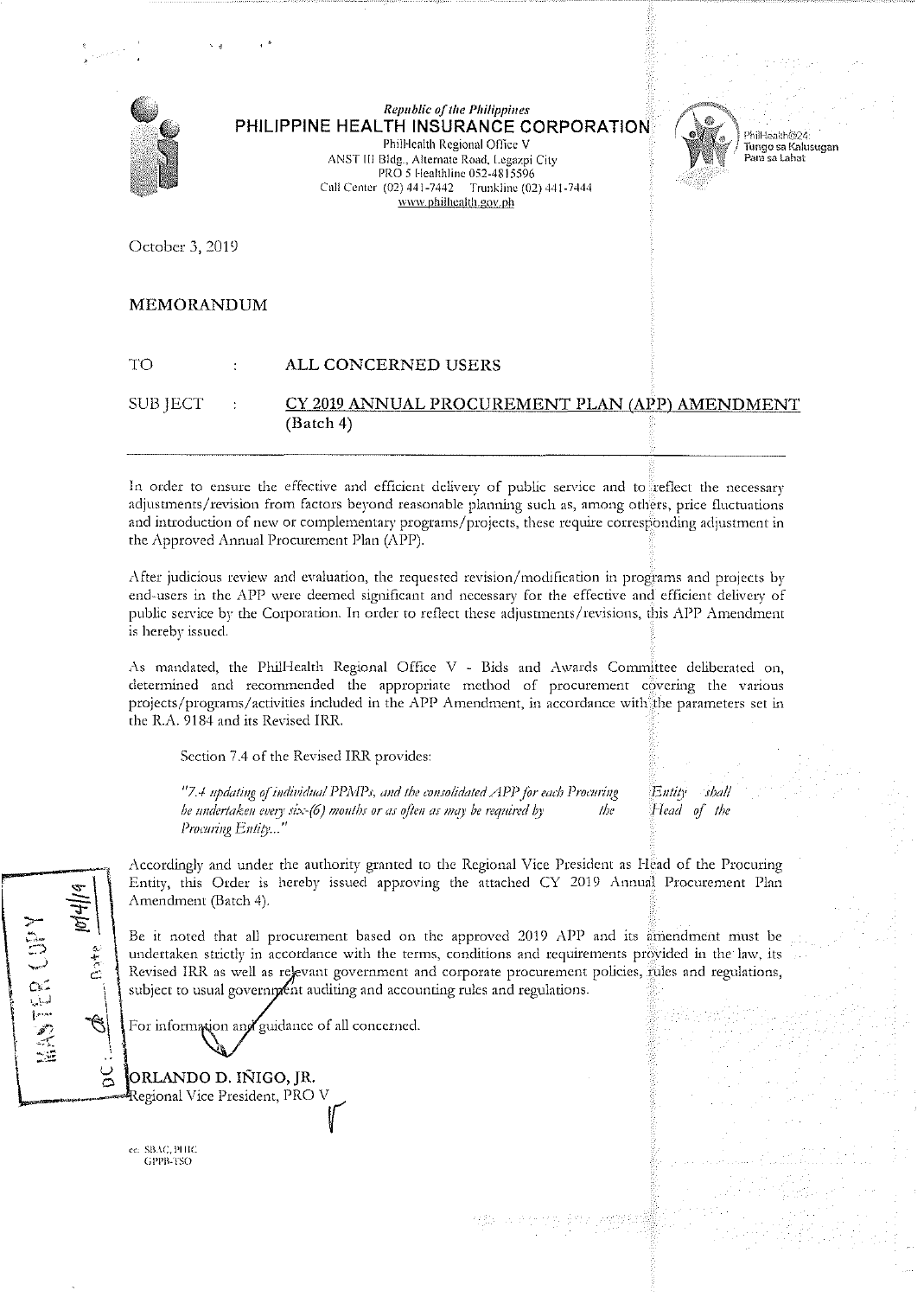

 $\frac{1}{2}$ 

# Republic of the Philippines<br>PHILIPPINE HEALTH INSURANCE CORPORATION PHILHEALTH REGIONAL OFFICE 5



LEGAZPI CITY

## ANNUAL PROCUREMENT PLAN (APP) AMENDMENT FOR CY 2019 FOURTH (4TH) BATCH

| Code (PAP)  | Procurement of Program/Project                                           | Qty.           | PMO/<br>End User   | Mode of<br>Procurement | Schedule For Each Procurement Activity |                     |                       |                                    |                      | SOURCE OF FUND                                                                                                       | Estimated Budget (PhP)           |           |                        |                                   |                                                                                        |
|-------------|--------------------------------------------------------------------------|----------------|--------------------|------------------------|----------------------------------------|---------------------|-----------------------|------------------------------------|----------------------|----------------------------------------------------------------------------------------------------------------------|----------------------------------|-----------|------------------------|-----------------------------------|----------------------------------------------------------------------------------------|
|             |                                                                          |                |                    |                        | Ads/Post<br>of<br>IB/REI               | Sub/Open<br>of Bids | Notice<br>оf<br>Award | Contract<br>Signing                | Qty.                 | Procurement of Program/Project                                                                                       | Estimated<br>Budget              | Total     | MOOE                   | $_{\rm co}$                       | Remarks (Brief Description<br>of Program / Project)                                    |
|             |                                                                          |                |                    |                        |                                        |                     |                       |                                    |                      | PROJECT PROCUREMENT MANAGEMENT PLAN (PPMP)                                                                           |                                  |           |                        |                                   |                                                                                        |
|             | <b>BAC - GOODS AND SERVICES</b>                                          |                |                    |                        |                                        |                     |                       |                                    |                      |                                                                                                                      |                                  |           |                        |                                   |                                                                                        |
|             |                                                                          |                |                    |                        |                                        |                     |                       | Marketing and Promotional          |                      |                                                                                                                      |                                  |           |                        |                                   |                                                                                        |
| 5029901002  | Plaque of Appreciation                                                   | $\mathbb{R}$   | PRO V<br>PAU       | NP: SVP                |                                        |                     |                       |                                    | 13                   | Give-aways / Promotional: Umbrella<br>Members                                                                        | 5,100,00                         | 5,000,00  | 5,000,00               |                                   | Additional plaque for the<br>Partnership Recognition to<br>Employers and ACAs          |
|             | Meals with Venue - Senior Citizen Forum                                  | 36             | PRO V<br>HIO Can   | NP: Lease of<br>Venue  |                                        |                     |                       |                                    | 20                   | Meals with Venue - half day Partners<br>(Fusion Marketing w/ Partners)                                               | 9.000.00                         | 9 000 00  | 9,000,00               |                                   | Meals for the Elderly Filipine<br>Mouth Celebration                                    |
|             | Meals with Venue - Senior Citizen Forum                                  | $\overline{4}$ | Sur                |                        |                                        |                     |                       |                                    | $10 -$               | Printable Materials: Tarpaulin Members                                                                               | 3,000,00                         | 1,000.00  | 1,000,00               |                                   |                                                                                        |
| Sub-total   |                                                                          |                |                    |                        |                                        |                     |                       |                                    |                      |                                                                                                                      |                                  | 15,000.00 | 15,000.00              |                                   |                                                                                        |
|             |                                                                          |                |                    |                        |                                        |                     |                       |                                    |                      | Procurement of Regular Office Supplies                                                                               |                                  |           |                        |                                   |                                                                                        |
| 5020501001  | Certificate Holder, A4 size                                              | $200 -$        |                    |                        |                                        |                     |                       |                                    | 100<br>-100<br>$\pm$ | Certificate Holder, A4 size<br>Certificate Holder, 9 x 12.<br>Prepaid Card for Cellphone Load (300)                  | 3,933.00<br>2.850,00<br>1,320.00 | 8,105.00  | 8.103.00               |                                   | For the Partnership<br>Recognition to Employers<br>and ACAs                            |
|             | Name Holder, Acrylic Stand                                               | -19            | <b>PROV</b><br>PAU | NP: Shopping           |                                        |                     |                       |                                    | $\overline{1}$       | Envelope, Mailing, white, ordinary, with<br>PHIC logo, 90gsm, 500pcs/box, Legal                                      | 698.78                           |           |                        |                                   | inatilized budget for regular<br>office supplies realigned to<br>purchase name holders |
|             |                                                                          |                |                    |                        |                                        |                     |                       |                                    | R                    | Envelope, Mailing, white, window type,<br>with PHIC logo, 90gsm, 500pcs/box, Legal                                   | 698.78                           |           |                        |                                   |                                                                                        |
|             |                                                                          |                |                    |                        |                                        |                     |                       |                                    | $\mathbf{I}$         | Cork Board, wall-type w/out frame, 36 x 48                                                                           | 559.02                           | 4.871.58  | 4.871.58               |                                   |                                                                                        |
|             |                                                                          |                |                    |                        |                                        |                     |                       |                                    | $\overline{2}$       | Stapler, long throat, heavy duty, model: Max<br>251.                                                                 | 2,365.00                         |           |                        |                                   |                                                                                        |
|             |                                                                          |                |                    |                        |                                        |                     |                       |                                    |                      | Surge Protector, with extension cord, 5-6<br>mles                                                                    | 550.00                           |           |                        |                                   |                                                                                        |
| Sub-total   |                                                                          |                |                    |                        |                                        |                     |                       |                                    |                      |                                                                                                                      |                                  | 8.105.00  | 8,105.00               | 93                                |                                                                                        |
|             |                                                                          |                |                    |                        |                                        |                     |                       | Procurement of Drugs and Medicines |                      |                                                                                                                      |                                  |           |                        |                                   |                                                                                        |
| 3 02 03 070 | Antacids, Kremil-s, tab                                                  | 40             |                    |                        |                                        |                     |                       |                                    | 70                   | Antacids, Kremil-s, tab                                                                                              | 385.00                           | 270.00    | 270.00                 |                                   | Adjustments to quantity to                                                             |
|             | Anti-Anginal Isosorbide Dinitrate, Smg                                   | $-40$          | PRO <sub>V</sub>   | NP: Shopping           |                                        |                     |                       |                                    | .70.                 | Anti-Anginal Isosorbide Dinitrate, 5mg.                                                                              | 4,015.00                         | 900.00    | .900.00                |                                   | cover increase in current-                                                             |
|             | Anti-Diarrheals Ercefuryl, cap<br>Cough and Cold Preparations Butamirate | $-40$<br>282   | Admin Sec          |                        |                                        |                     |                       |                                    | 70                   | Anti-Diarrheals Ercefuryl, cap<br>Cough and Cold Preparations Butamirate                                             | 2,534.70                         | 2.160.00  | 2,160.00               |                                   | market price as compared to<br>that in APP                                             |
|             |                                                                          |                |                    |                        |                                        |                     |                       |                                    | $+50$                |                                                                                                                      | 5,539.50                         | 6.133.50  | 6.133.50               |                                   |                                                                                        |
| Sub-total   |                                                                          |                |                    |                        |                                        |                     |                       |                                    |                      |                                                                                                                      |                                  | 9.463.50  | 9.463.50               | 11                                |                                                                                        |
|             | TOTAL                                                                    |                |                    |                        |                                        |                     |                       |                                    |                      |                                                                                                                      |                                  | 32,566,50 | 32,566.50              | S.                                |                                                                                        |
|             |                                                                          |                |                    |                        |                                        |                     |                       |                                    |                      | NEW PROJECT (FUND FROM CENTRAL OFFICE)                                                                               |                                  |           |                        |                                   |                                                                                        |
| Code (PAP)  | Procurement of Program/Project                                           | Qty.           | PMO/<br>End User   | Mode of<br>Procurement | Schedule For Each Procurement Activity |                     |                       |                                    |                      | <b>SOURCE OF FUND</b>                                                                                                |                                  |           | Estimated Budget (PhP) | <b>Remarks (Brief Description</b> |                                                                                        |
|             |                                                                          |                |                    |                        | Ads/Post<br>of<br>IB/REI               | Sub/Open<br>of Bids | Notice<br>оf<br>Award | Contract<br>Signing                | Qty.                 | Procurement of Program/Project                                                                                       | Estimated<br>Budget              | Total     | MOOE                   | $\rm{CO}$                         | of Program / Project)                                                                  |
|             |                                                                          |                |                    |                        |                                        |                     |                       | Corporate Forum                    |                      |                                                                                                                      |                                  |           |                        |                                   |                                                                                        |
| 5029999003  | Conduct of Reorientation on the Encoding<br>of Pemary Care (PCB) Data    |                | PRO V<br>HCDMD     | NP:SVP                 |                                        |                     |                       |                                    | $\cdot$              | omorate Forum OVP-CAG: Allotment for<br>the Conduct of Reorientation on the<br>Encoding of Primary. Care (PCB) Data. | 18,000,00                        | 18,000,00 |                        | 18,000,00                         | For the Reorientation on the<br>Encoding of Primary Care<br>(PCB) Data                 |
|             |                                                                          |                |                    |                        |                                        |                     |                       |                                    |                      |                                                                                                                      |                                  |           |                        |                                   |                                                                                        |